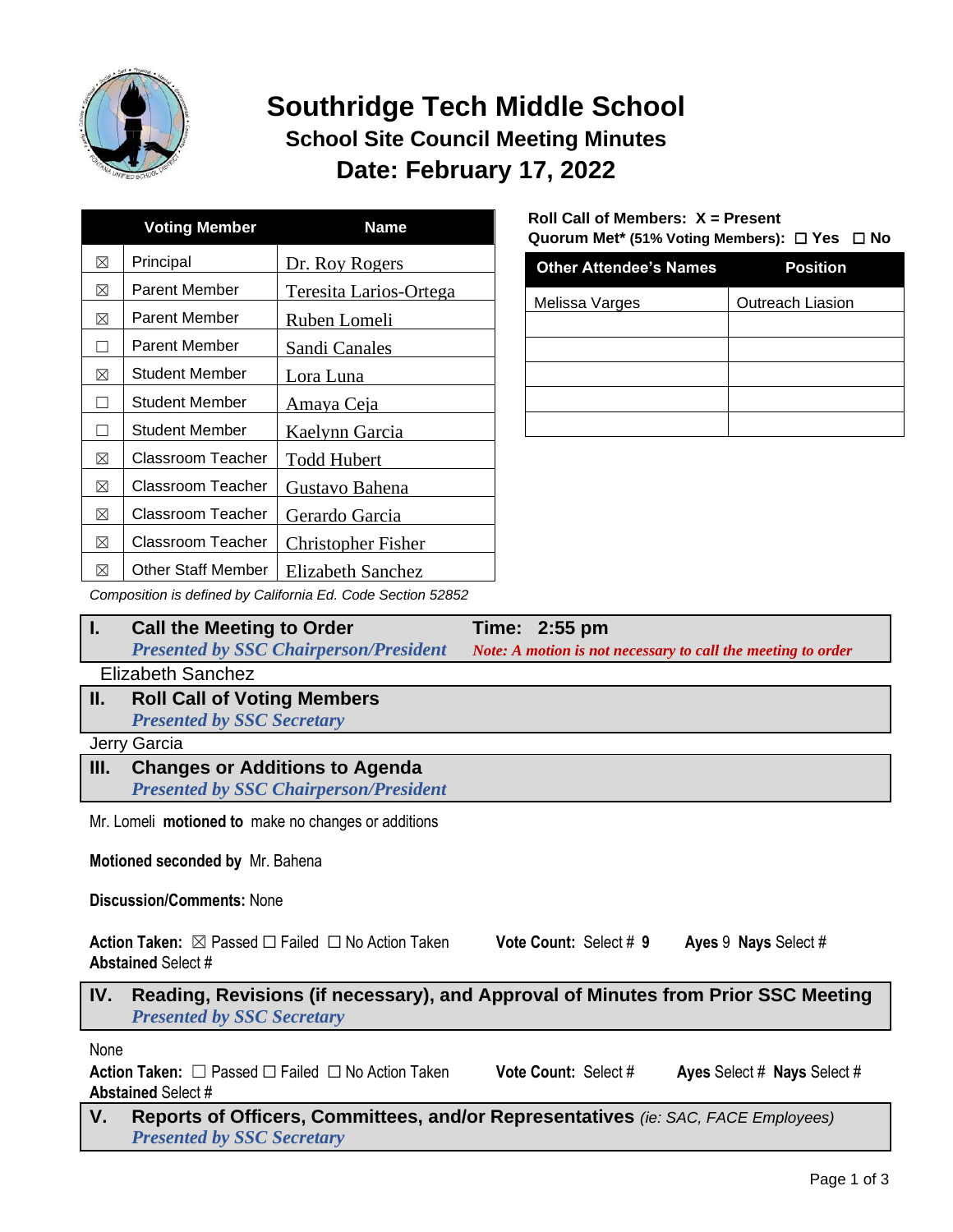**Discussion/Comments:** Dr. Rogers gives a brief update on IB. We have submitted our application for authorization. We may have a visit late May or in the fall. During Black History month staff have been having activities and we will have award ceremony in recognition of student's achievements on February 28th. Semester awards will be coming up as well. Families will receive invitation. Event will be in the evening outdoors. Southridge was recently recognized as Schools to Watch. We are 1 of 16th in the state to have been recognized for this achievement. Microsoft will be filming as commercial on campus. Some students and staff have been selected for the commercial Mr. Bahena is one of the selected staff. Commercial may be viewed on an education circuit, possibly also on TV.

### **VI. Public Comments**

*Presented by SSC Secretary Note: Under the open meeting law; no action related to public comment may be acted upon at the meeting and issues raised at this meeting may be scheduled for another SSC meeting.*

**Discussion/Comments:** Laura had concerns with students throwing and kicking water bottles hitting others on the head. Dr. Rogers will meet with noon aids on where to increase supervision. Ms. Teresita thanks students and staff for bringing up concerns regarding student safety on campus.

## **VII. Unfinished Business**

*Presented by Chairperson/President or Principal*

#### **None**

# **VIII. New Business**

*Presented by Chairperson/President or Principal*

### **Agenda Item #1: Review CA Dashboard Data**

Mr. Garcia **motioned to** Approve Agenda Item # 1

### **Motioned seconded by** Mr. Fisher

**Discussion/Comments:** Student population for the year of 2021 we had 996.

Of that 82 percent 82.5% of them were identified as socially economically disadvantage 17.9% were English language learners and 3% were foster youth. We did see it increase in our African American students this past school year, from 6.5. Point 1% of our students are Native American, 2% of our students are Asian. Up to 1.8% of our students are Filipino. Our largest number of you know, race, ethnicity would be Hispanic with 84.62 or more races .6 and our white students took a slight decrease from last year to 4.1. Performance data last year we did not have any testing. This upcoming school year will be the first, this will be all new state data. In English we are at moderate progress, Mathematics we need more work as a decrease in our scores for mathematics for the year that it counted for 2019. In L.A., it has increased significantly. A decline in our Filipino ELA students. Since 2019 we had an increase in suspension rate. African American and English language learner groups, there was a wide end achievement that we needed. We needed to start working on and our special education students who maintained their progress. English language learners made a lot of progress, we had 50% of our students were making progress towards proficiency that year that we had was 142 students. 12% of our students meet the requirement for reclassification 36 moved to level 3, and 30% moved to Level 2, 22% moved to Level 1. There are 14 students who are close to be reclassified.

Action Taken: ⊠ Passed □ Failed □ No Action Taken Vote Count: 9 Ayes 9 Nays 0 Abstained 0